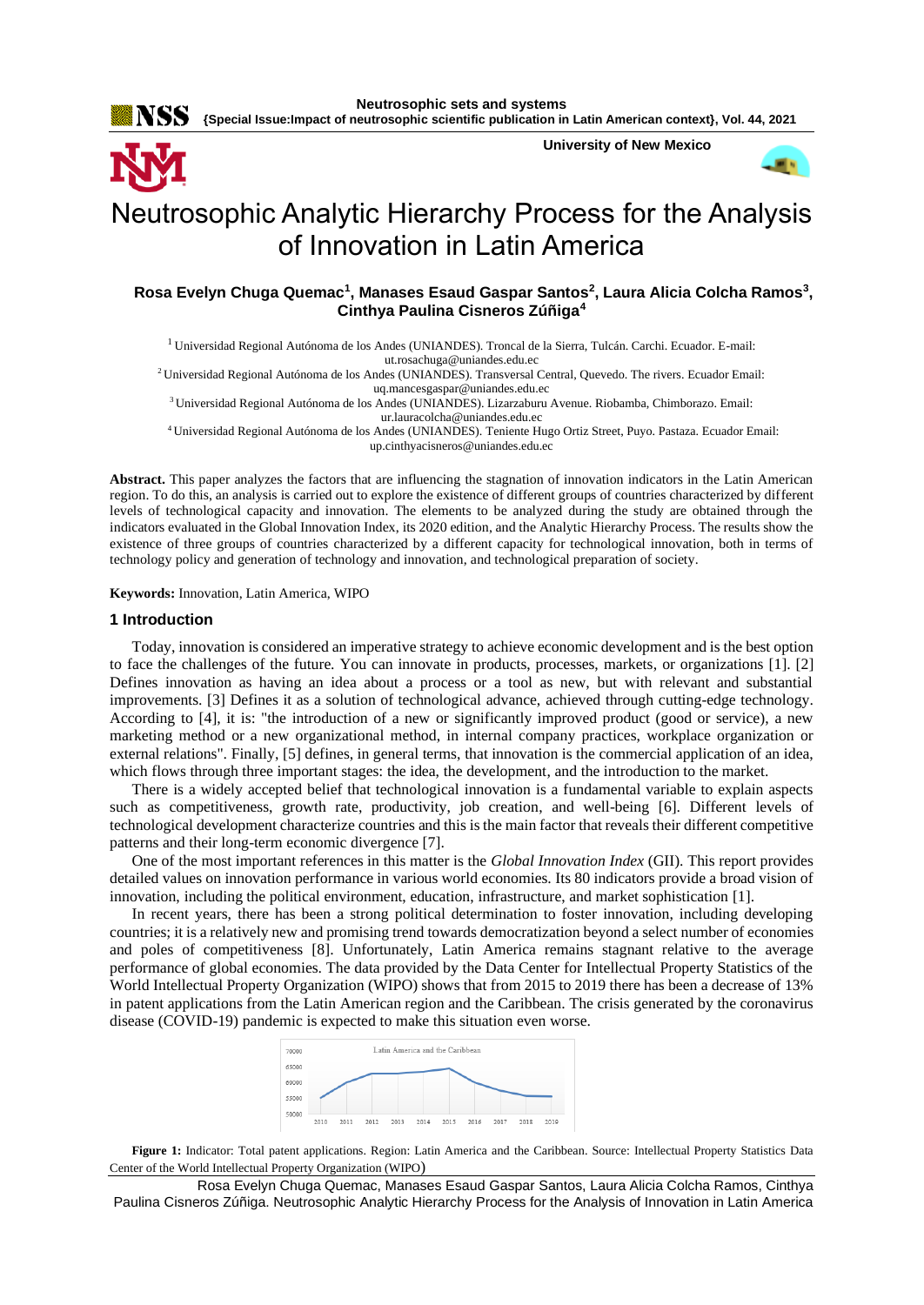The objective of this study is to analyze the factors that are influencing the stagnation of innovation indicators in the Latin American region. To do this, it is intended to carry out an empirical analysis that explores the existence of different groups of countries characterized by different levels of technological and innovation capacity, examining their main differences.

The study has been carried out using the data published in the Global Innovation Index (GII) in its 2020 edition, which contains a series of indicators that quantify the different aspects related to the technological innovation capacity of more than 130 countries. This work analyzes these data through two stages. The first consists of reducing a large number of indicators through the *Analytic Hierarchy Process* (AHP) to determine a reduced set of indicators based on which the different countries will subsequently be evaluated. Second, the selected indicators will be used to identify different groups of countries by analyzing these indicators.

Accordingly, the work has been organized as follows. In section 2, the indicators used to measure the technological innovation capacity of the different countries of the region are defined, while at the same time justifying their selection using the method described. Section 3 shows the analysis using the selected indicators and their result.

### **2 Case study**

The capacity for technological innovation is related to different aspects such as the infrastructures that support industrial production and innovation activities, the formation of human resources, and the ability of nations to create, imitate, and manage a complex reserve of knowledge. advanced technology [9]. In this article, a series of indicators will be used that directly measure different relevant aspects of the technological innovation capacity of the Latin American countries included in the GII 2020. The advantage of using a battery of indicators is that it is thus possible to define the situation of each country, providing an easier understanding of the differences between them.

Professor Dutta launched the Global Innovation Index (GII) project in 2007 during his tenure at the European Institute of Business Administration (INSEAD). The objective was to find and determine metrics and methods that could better capture the richness of innovation in society, going beyond traditional measures of innovation such as the number of research articles and the level of expenditure on research and development (R&D) [10]. GII is not intended to be the final and definitive ranking of economies concerning innovation. Measuring the results of innovation and its impact remains difficult, so great emphasis is placed on measuring the climate and infrastructure for innovation and evaluating the related results [11].

The GII is based on two sub-indexes, the Innovation Input Sub-index and the Innovation Output Sub-index, each built around a total of 7 pillars. Each pillar is divided into three sub-pillars, which, in turn, are made up of several individual indicators.

| Innovation Input                        | Institutions                     |  |
|-----------------------------------------|----------------------------------|--|
| Sub-index                               | Human resources and research     |  |
|                                         | Infraestructure                  |  |
|                                         | Market sophistication            |  |
|                                         | Business sophistication          |  |
| <b>Innovation Products</b><br>Sub-index | Knowledge and technology outputs |  |
|                                         | Creative outputs                 |  |

**Figure 2**: Global Innovation Index 2020. Source: Global Innovation Index Database, Cornell, INSEAD and WIPO, 2020

|                          | <b>INSTITUTIONS</b>                |                              |
|--------------------------|------------------------------------|------------------------------|
| Political environment    | Regulatory environment             | Business environment         |
|                          |                                    |                              |
|                          | HUMAN RESOURCES AND RESEARCH       |                              |
| Education                | Tertiary education                 | Research and development     |
|                          |                                    |                              |
|                          | <b>INFRAESTRUCTURE</b>             |                              |
| ICT                      | General infraestructure            | Ecological sustainability    |
|                          |                                    |                              |
|                          | MARKET SOPHISTICATION              |                              |
| Credit/investment        | Commerce                           | Competition and market scale |
|                          |                                    |                              |
|                          | BUSINESS SOPHISTICATION            |                              |
| Knowledge of the workers | Innovation links                   | Knnowledge absorption        |
|                          |                                    |                              |
|                          | KNNOWLEDGE AND TECHNOLOGY PRODUCTS |                              |
| Creation of knowledge    | Knowledge impact                   | Knowledge dissemination      |
|                          |                                    |                              |
|                          | CREATIVE PRODUCTS                  |                              |
| Intangible assets        | Creative goods and services        | Online creativity            |

So the initial selection of the indicators to be evaluated is shown below:

**Figure 3**. Innovation indicators to evaluate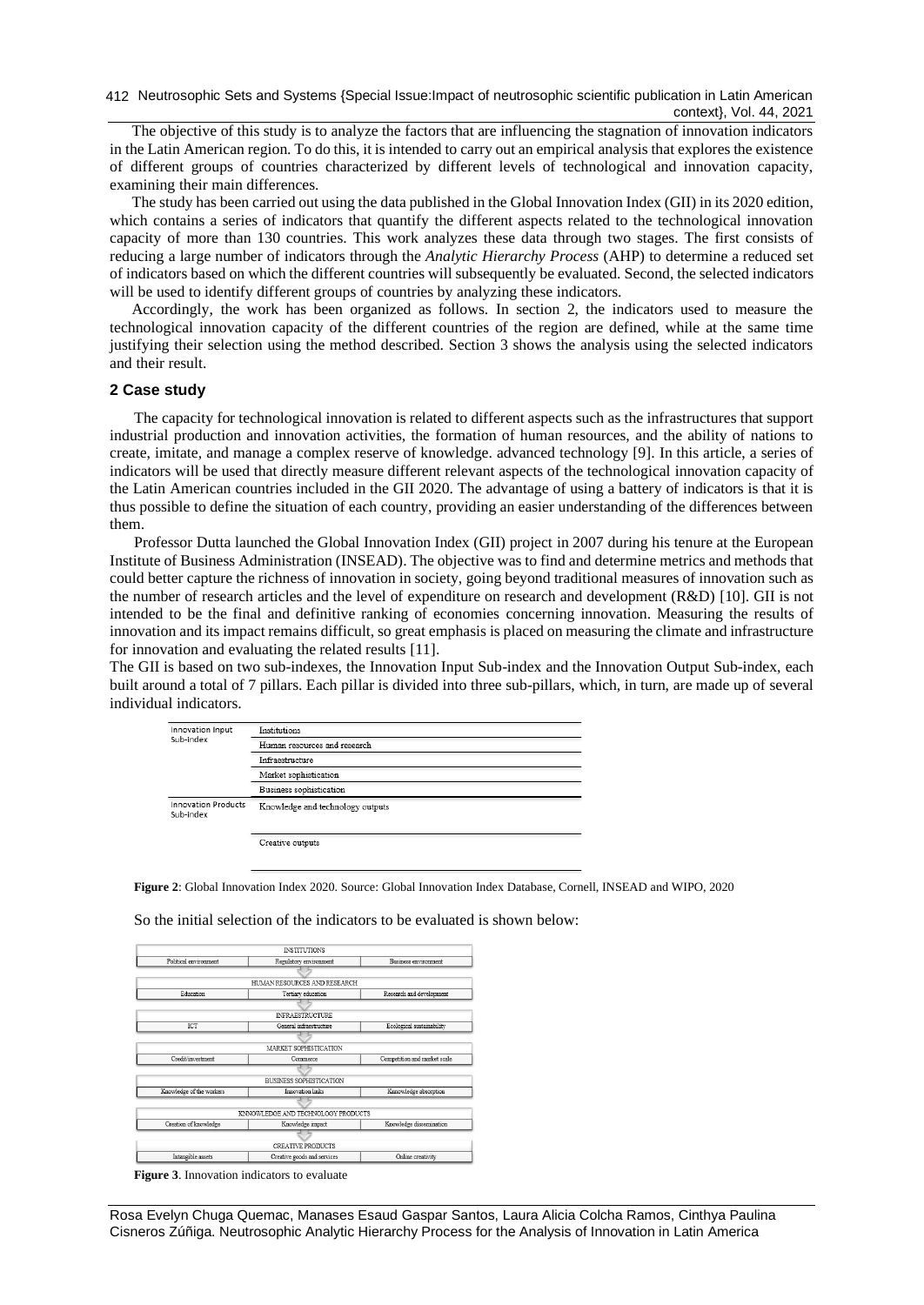Pillar 1: Institutions: captures the institutional framework of an economy.

- The political environment sub-pillar includes the political, legal, operational, or security risk index and the quality of public and civil services, the formulation and implementation of policies.
- The Regulatory Environment sub-pillar is based on two indexes intended to capture perceptions of the government's ability to formulate and implement cohesive policies that promote private sector development and to assess the extent to which the rule of law prevails.
- The Business Environment sub-pillar evaluates the cost of dismissal due to dismissal as the sum, in weeks of salary, of the cost of the notice requirements added to the severance payments due when dismissing a worker.

Pillar 2: Human resources and research: This pillar attempts to measure the human resources of economies.

- The first sub-pillar includes a combination of indicators aimed at capturing achievement at the primary and secondary education levels.
- The tertiary education sub-pillar aims to capture coverage (tertiary enrollment); Priority is given to sectors traditionally associated with innovation and the entry and mobility of tertiary education students.
- The sub-pillar on R&D measures the level and quality of R&D activities.

Pillar 3: Infrastructure:

- The ICT sub-pillar includes four indices, each on access, use, government online service, and citizens' online participation of ICT.
- The general infrastructure sub-pillar includes the average electricity production in GWh per capita; a composite indicator on logistics performance; and gross capital formation.
- The sub-pillar on ecological sustainability includes three indicators: it attempts to measure the environmental performance of the economies according to various criteria.

Pillar 4: Market sophistication: measures the availability of credit and the existence of an environment that supports investment

- The Credit sub-pillar includes a measure on the ease of obtaining credit
- The Investment sub-pillar includes the minority investor protection facility index. They analyze whether the market size corresponds to the dynamism of the market and provide a metric of concrete data on venture capital deals.
- The last sub-pillar addresses trade, competition, and market scale.
- Pillar 5: Business sophistication Try to assess how conducive innovation activities are.
	- The first sub-pillar includes four quantitative indicators of workers' knowledge.
	- The Innovation Links sub-pillar is based on both qualitative and quantitative data on collaboration between companies and universities in R&D, the prevalence of well-developed and deep clusters, the gross R&D expenditure promised by abroad as a percentage of GDP, and the number of agreements on joint ventures and strategic alliances.
	- The sub-pillar on the absorption of knowledge will reveal how good economies are at absorbing and disseminating knowledge.

Pillar 6: Knowledge and technology products: This pillar covers all those variables that are traditionally believed to be the result of inventions and/or innovations.

- The first sub-pillar refers to the creation of knowledge. It includes accurate indicators that are the result of inventive and innovative activities: patent applications filed by residents both in the national patent office and internationally through the PCT; utility model applications submitted by residents at the national office; scientific and technical articles published in peer-reviewed journals; and the number of articles (H) of an economy that has received at least H citations.
- The second sub-pillar, on the impact of knowledge, includes statistics that represent the impact of innovation activities at the micro and macroeconomic levels.
- The third sub-pillar, on the dissemination of knowledge, includes statistics related to sectors with high-tech content or that are key to innovation.

Pillar 7: Creative Products

- The first sub-pillar on intangible assets includes statistics on trademark applications by residents and which economies have the most valuable brands.
- The second sub-pillar on creative goods and services includes powers to arrive at the creativity and creative outcomes of an economy.
- The third sub-pillar attempts to measure how innovation, production, and trade in digitized creative products and services are evolving in an innovation-based economy.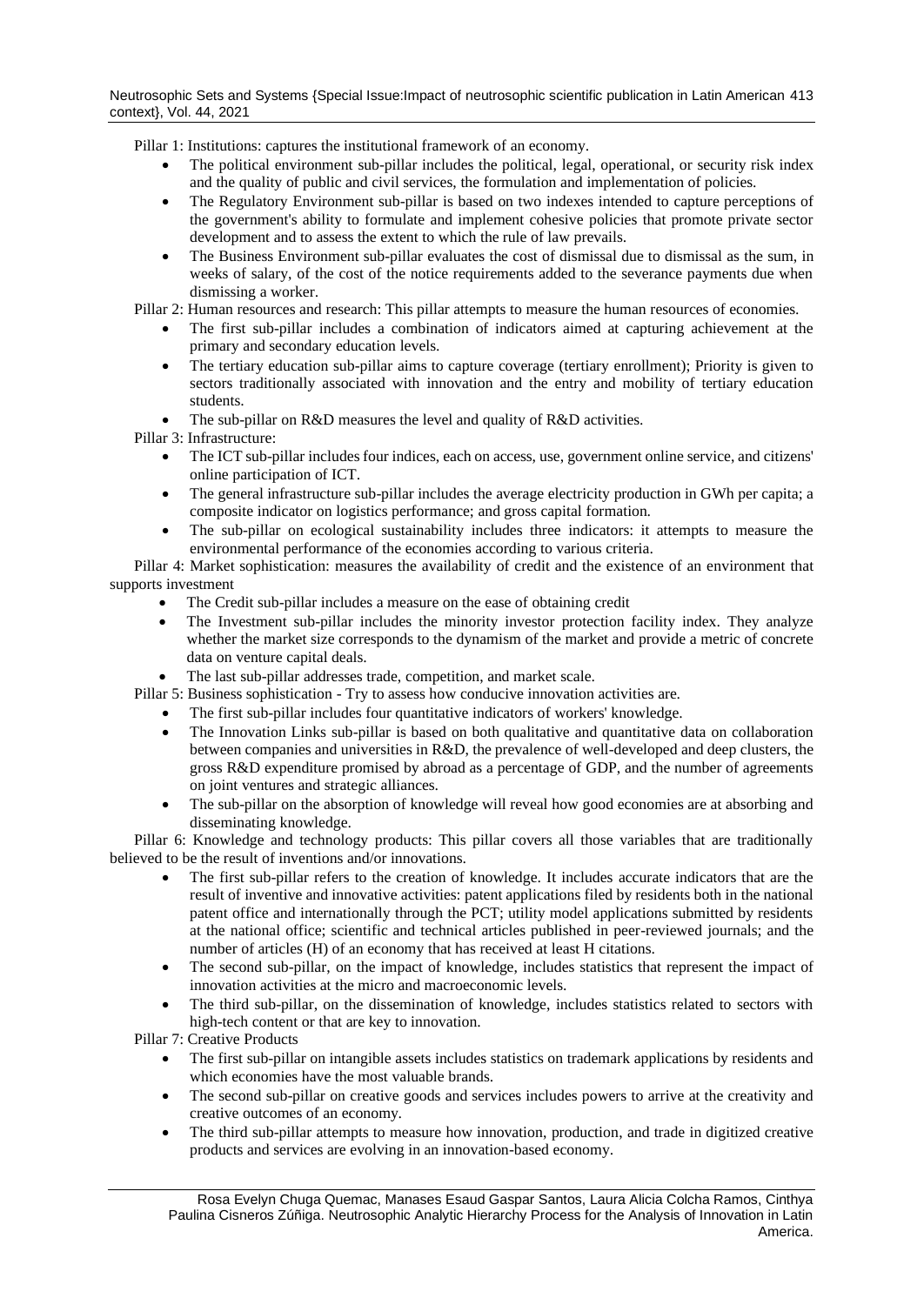414 Neutrosophic Sets and Systems {Special Issue:Impact of neutrosophic scientific publication in Latin American context}, Vol. 44, 2021

# **3 Conceptual framework of the neutrosophic AHP method**

Before conducting the empirical study, it is convenient to reduce the set of indicators to a smaller number of dimensions. For this, the AHP method has been used in its neutrosophic variant since this method is designed to solve complex multi-criteria problems based on subjective assessments. Through its use, the indicators that best analyze the distribution of technological innovation among Latin American countries are identified, taking into account the region's particularities. In other words, those that best discriminate the level of technological innovation in these countries.

The result of the AHP is a hierarchy with priorities that show a global preference for each of the decision alternatives, so it will be used to prioritize the indicators that have the greatest impact on the problem under study. Below are the main definitions of neutrosophic logic and its application in the neutrosophic AHP.

**Definition 1**[12], [13]: The *Neutrosophic set* N is characterized by three membership functions, which are the truth-membership function TA, indeterminacy-membership function IA,and falsehood-membership function FA, where U is the Universe of Discourse and  $\forall x \in U$ ,  $T_A(x)$ ,  $I_A(x)$ ,  $F_A(x) \subseteq ]0$ ,  $1^+$ [, and  $0 \le \inf T_A(x) + \inf I_A(x) + \inf$  $F_A(x) \leq \sup T_A(x) + \sup I_A(x) + \sup F_A(x) \leq 3^+$ . Notice that, according to the definition,  $T_A(x)$ ,  $I_A(x)$  and  $F_A(x)$  are real standard or non-standard subsets of  $]0, 1^{\dagger}$  and hence,  $T_A(x)$ ,  $I_A(x)$  and  $F_A(x)$  can be subintervals of [0, 1].

**Definition 2** [12], [13]: The *Single-Valued Neutrosophic Set* (SVNS) N over U is  $A = \{ \langle x, T_A(x), I_A(x), F_A(x) \rangle :$  $x \in U$  }c, where  $T_A: U \rightarrow [0, 1]$ ,  $I_A: U \rightarrow [0, 1]$ , and  $F_A: U \rightarrow [0, 1]$ ,  $0 \le T_A(x) + I_A(x) + F_A(x) \le 3$ .

The *Single-Valued Neutrosophic Number* (SVNN) is represented by  $N = (t, i, f)$ , such that  $0 \le t$ , i,  $f \le 1$  and 0  $\leq t + i + f \leq 3.$ 

**Definition 3**[12], [14], [15]**:** the *single-valued trapezoidal neutrosophic number*, ã =  $\langle (a_1, a_2, a_3, a_4), \alpha_{\tilde{a}}, \beta_{\tilde{a}}, \gamma_{\tilde{a}} \rangle$ , is a neutrosophic set on ℝ, whose truth, indeterminacy and falsehood membership functions are defined as follows, respectively:

$$
T_{\tilde{a}}(x) = \begin{cases} \alpha_{\tilde{a}}\left(\frac{x-a_1}{a_1-a_1}\right), & a_1 \le x \le a_2\\ \alpha_{\tilde{a}}, & a_2 \le x \le a_3\\ \alpha_{\tilde{a}}\left(\frac{a_3-x}{a_3-a_2}\right), & a_3 \le x \le a_4\\ 0, \text{ otherwise} \end{cases}
$$
\n
$$
I_{\tilde{a}}(x) = \begin{cases} \frac{(a_2 - x + \beta_{\tilde{a}}(x-a_1))}{a_2-a_1}, & a_1 \le x \le a_2\\ \beta_{\tilde{a}}, & a_2 \le x \le a_3\\ \frac{(x-a_2 + \beta_{\tilde{a}}(a_3-x))}{a_3-a_2}, & a_3 \le x \le a_4\\ 1, & \text{otherwise} \end{cases}
$$
\n
$$
F_{\tilde{a}}(x) = \begin{cases} \frac{(a_2 - x + \gamma_{\tilde{a}}(x-a_1))}{a_2-a_1}, & a_1 \le x \le a_2\\ \gamma_{\tilde{a}}, & a_2 \le x \le a_3\\ \gamma_{\tilde{a}}, & a_2 \le x \le a_3\\ \frac{(x-a_2 + \gamma_{\tilde{a}}(a_3-x))}{a_3-a_2}, & a_3 \le x \le a_4 \end{cases}
$$
\n
$$
(4)
$$

otherwise

 $\overline{\mathcal{L}}$ 

Where  $\alpha_{\tilde{a}}, \beta_{\tilde{a}}, \gamma_{\tilde{a}} \in [0, 1], a_1, a_2, a_3, a_4 \in \mathbb{R}$  and  $a_1 \le a_2 \le a_3 \le a_4$ .

**Definition 4** [12], [14], [15]: given  $\tilde{a} = \langle (a_1, a_2, a_3, a_4); \alpha_{\tilde{a}}, \beta_{\tilde{a}}, \gamma_{\tilde{a}} \rangle$  and  $\tilde{b} = \langle (b_1, b_2, b_3, b_4); \alpha_{\tilde{b}}, \beta_{\tilde{b}}, \gamma_{\tilde{b}} \rangle$  two single-valued trapezoidal neutrosophic numbers and  $\lambda$  any non-null number in the real line. Then, the following operations are defined:

- 1. Addition:  $\tilde{a} + \tilde{b} = \langle (a_1 + b_1, a_2 + b_2, a_3 + b_3, a_4 + b_4); \alpha_{\tilde{a}} \wedge \alpha_{\tilde{b}}, \beta_{\tilde{a}} \vee \beta_{\tilde{b}}, \gamma_{\tilde{a}} \vee \gamma_{\tilde{b}} \rangle$
- 2. Subtraction:  $\tilde{a} \tilde{b} = \langle (a_1 b_4, a_2 b_3, a_3 b_2, a_4 b_1) ; \alpha_{\tilde{a}} \wedge \alpha_{\tilde{b}}, \beta_{\tilde{a}} \vee \beta_{\tilde{b}}, \gamma_{\tilde{a}} \vee \gamma_{\tilde{b}} \rangle$  (5)
- 3. Inversion:  $\tilde{a}^{-1} = \langle (a_4^{-1}, a_3^{-1}, a_2^{-1}, a_1^{-1}) ; \alpha_{\tilde{a}}, \beta_{\tilde{a}}, \gamma_{\tilde{a}} \rangle$ , where  $a_1, a_2, a_3, a_4 \neq 0$ .

Definitions 3 and 4 refer to the *single-valued triangular neutrosophic number* when the condition  $a_2 = a_3$ , [16]– [18]. For simplicity, we use the linguistic scale of triangular neutrosophic numbers, see Table 1 and also compare it with the scale defined in [19]. The analytic hierarchy process was proposed by Thomas Saaty in 1980 [20]. This technique models the problem that leads to the formation of a hierarchy representative of the associated decisionmaking scheme [21][22]. The formulation of the decision-making problem in a hierarchical structure is the first and main stage. This stage is where the decision-maker must break down the problem into its relevant components [22][24]. The hierarchy is constructed so that the elements are of the same order of magnitude and can be related to some of the next levels. In a typical hierarchy, the highest level locates the problem of decision-making. The elements that affect decision-making are represented at the intermediate level, the criteria occupying the intermediate levels. At the lowest level, the decision options are understood [13]. The levels of importance or weighting of the criteria are estimated using paired comparisons between them. This comparison is carried out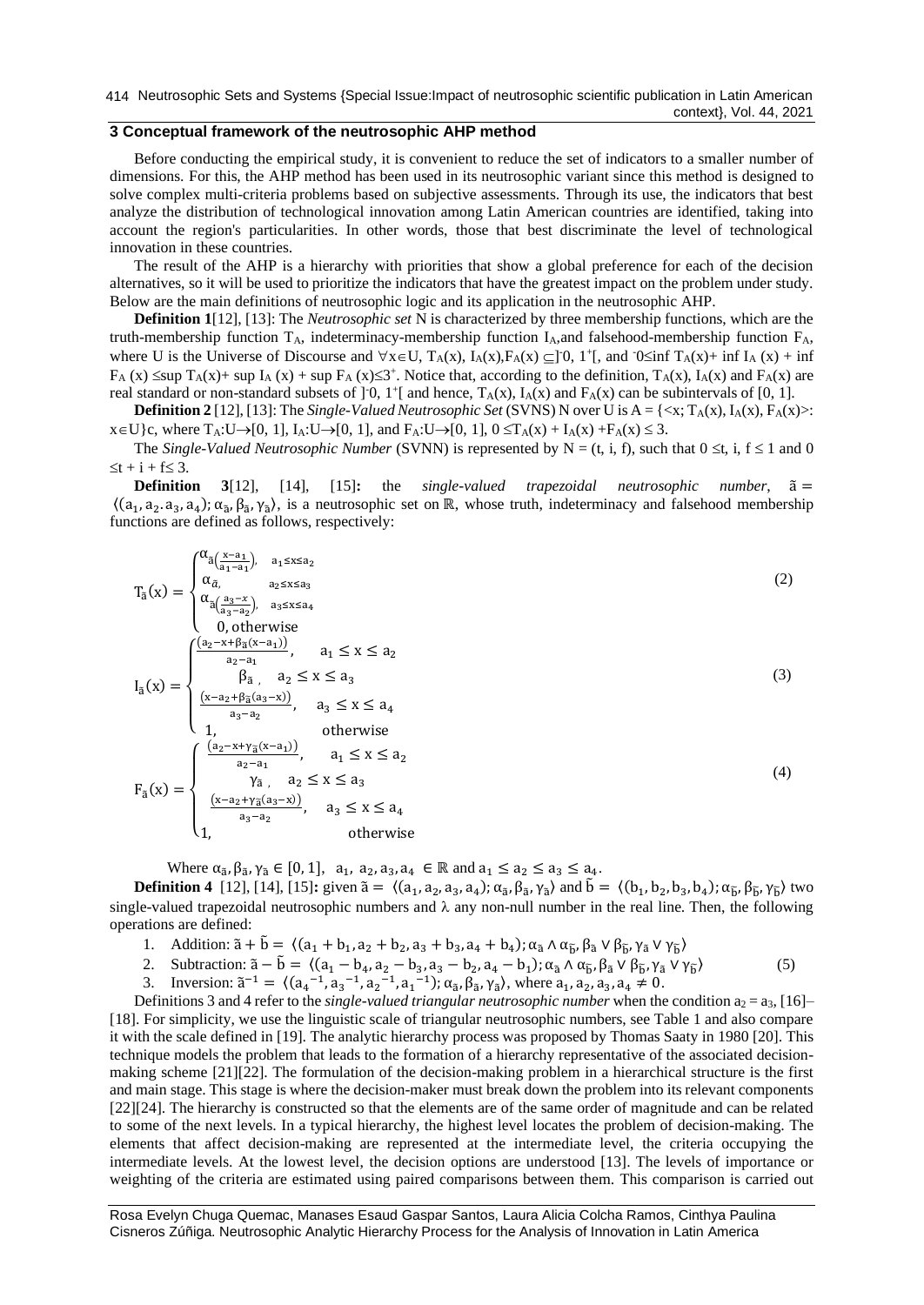Neutrosophic Sets and Systems {Special Issue:Impact of neutrosophic scientific publication in Latin American 415 context}, Vol. 44, 2021

using a scale, as expressed in equation (6) [25].

$$
S = \left\{ \frac{1}{9}, \frac{1}{7}, \frac{1}{5}, \frac{1}{3}, 1, 3, 5, 7, 9 \right\}
$$
(6)

We can find in [17] the theory of the AHP technique in a neutrosophic framework. Thus, we can model the indeterminacy of decision-making by applying neutrosophic AHP or NAHP for short. Moreover, equation 7 contains a generic neutrosophic pair-wise comparison matrix for NAHP.

$$
\widetilde{A} = \begin{bmatrix} \widetilde{1} & \widetilde{a}_{12} & \cdots & \widetilde{a}_{1n} \\ \vdots & \ddots & \vdots \\ \widetilde{a}_{n1} & \widetilde{a}_{n2} & \cdots & \widetilde{1} \end{bmatrix}
$$
\n(7)

Matrix  $\tilde{A}$  must satisfy condition  $\tilde{a}_{ji} = \tilde{a}_{ij}^{-1}$ , based on the inversion operator of Definition 4. To convert neutrosophic triangular numbers into crisp numbers, there are two indexes defined in [19]. They are the so-called score and accuracy indexes, respectively, see Equations 8 and 9:

$$
S(\tilde{a}) = \frac{1}{8} [a_1 + a_2 + a_3] (2 + \alpha_{\tilde{a}} - \beta_{\tilde{a}} - \gamma_{\tilde{a}})
$$
\n(8)

$$
A(\tilde{a}) = \frac{1}{8} [a_1 + a_2 + a_3] (2 + \alpha_{\tilde{a}} - \beta_{\tilde{a}} + \gamma_{\tilde{a}})
$$

| Saaty's scale | <b>Definition</b>                 | <b>Neutrosophic Triangular Scale</b>                      |
|---------------|-----------------------------------|-----------------------------------------------------------|
|               | Equally influential               | $\tilde{1} = \langle (1,1,1); 0.50, 0.50, 0.50 \rangle$   |
|               | Slightly influential              | $\tilde{3} = \langle (2,3,4); 0.30, 0.75, 0.70 \rangle$   |
|               | Strongly influential              | $\tilde{5} = \langle (4, 5, 6); 0.80, 0.15, 0.20 \rangle$ |
|               | Very strongly influential         | $\tilde{7} = \langle (6, 7, 8); 0.90, 0.10, 0.10 \rangle$ |
| 9             | Absolutely influential            | $\tilde{9} = \langle (9, 9, 9); 1.00, 1.00, 1.00 \rangle$ |
| 2, 4, 6, 8    | Sporadic values between two close | $\tilde{2} = \langle (1,2,3); 0.40, 0.65, 0.60 \rangle$   |
|               | scales                            | $\tilde{4} = \langle (3, 4, 5); 0.60, 0.35, 0.40 \rangle$ |
|               |                                   | $\tilde{6} = \langle (5, 6, 7); 0.70, 0.25, 0.30 \rangle$ |
|               |                                   | $\tilde{8} = \langle (7,8,9); 0.85, 0.10, 0.15 \rangle$   |

**Table 1**: Saaty's scale translated to a neutrosophic triangular scale.

**Step 1** Select a group of experts.

**Step 2** Structure the neutrosophic pair-wise comparison matrix of factors, sub-factors, and strategies, through the linguistic terms shown in Table 1.

The neutrosophic scale is attained according to expert opinions [26]. The neutrosophic pair-wise comparison matrix of factors, sub-factors, and strategies are as described in Equation 7.

**Step 3** Check the consistency of experts' judgments.

If the pair-wise comparison matrix has a transitive relation, i.e.,  $a_{ik} = a_{ij}a_{jk}$  for all i, j, and k, then the comparison matrix is consistent, focusing only on the lower, median, and upper values of the triangular neutrosophic number of the comparison matrix.

**Step 4** Calculate the weight of the factors from the neutrosophic pair-wise comparison matrix, by transforming it to a deterministic matrix using Equations 10 and 11. To get the score and the accuracy degree of  $\tilde{a}_{ii}$  the following equations are used:

$$
S(\tilde{a}_{ji}) = \frac{1}{S(\tilde{a}_{ij})}
$$
  
\n
$$
A(\tilde{a}_{ji}) = \frac{1}{A(\tilde{a}_{ij})}
$$
\n(10)

With compensation by accuracy degree of each triangular neutrosophic number in the neutrosophic pair-wise comparison matrix, we derive the following deterministic matrix:

(12)

$$
A = \begin{bmatrix} 1 & a_{12} & \cdots & a_{1n} \\ \vdots & & \ddots & \vdots \\ a_{n1} & a_{n2} & \cdots & 1 \end{bmatrix}
$$

Determine the ranking of priorities, namely the Eigen Vector X, from the previous matrix:

1. Normalize the column entries by dividing each entry by the sum of the column.

2. Take the total of the row averages.

## **4 Application of the method**

Following the logic of the method, we determined that the indicators whose behavior will be analyzed for their importance are: Regulatory environment, Business environment, Third cycle education, R&D, ICT, Credit, Creation of knowledge, and Knowledge Impact.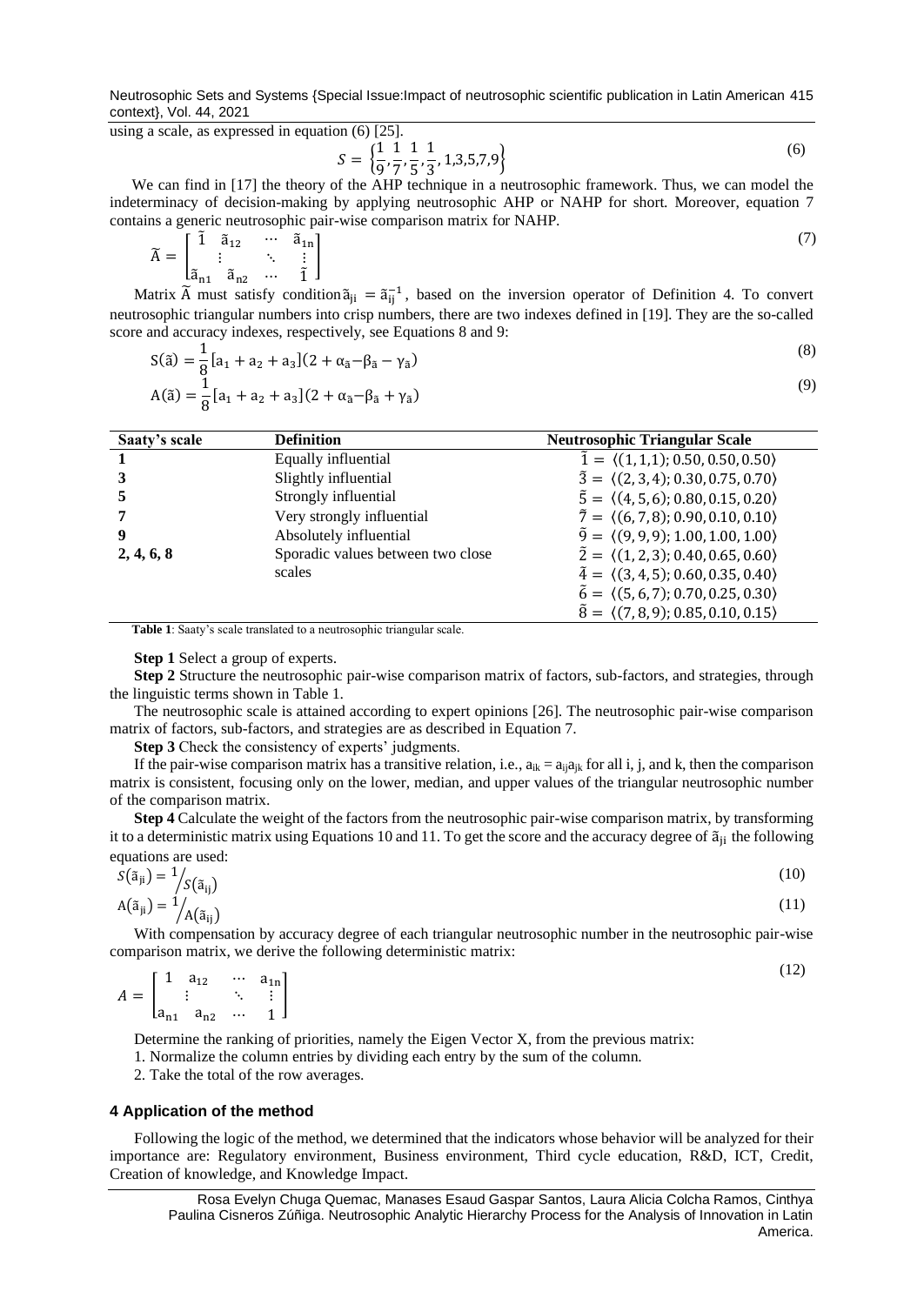416 Neutrosophic Sets and Systems {Special Issue:Impact of neutrosophic scientific publication in Latin American context}, Vol. 44, 2021

| <b>Pillars</b>              | Weighing | <b>Indicators</b>                   | Weight | Global |
|-----------------------------|----------|-------------------------------------|--------|--------|
|                             | 0.18     | Political environment               | 0.162  | 0.029  |
| <b>P1 Institutions</b>      |          | Regulatory environment              | 0.540  | 0.097  |
|                             |          | <b>Business environment</b>         | 0.298  | 0.054  |
|                             | 0.15     | First and second cycle education    | 0.168  | 0.025  |
| <b>P2 Human Resources</b>   |          | Third cycle education               | 0.416  | 0.062  |
|                             |          | R&D                                 | 0.416  | 0.062  |
|                             | 0.09     | <b>ICT</b>                          | 0.564  | 0.051  |
| <b>P3 Infrastructure</b>    |          | General infrastructure              | 0.218  | 0.020  |
|                             |          | Ecological sustainability           | 0.218  | 0.020  |
|                             | 0.10     | Credit                              | 0.564  | 0.056  |
| <b>P4 Market</b>            |          | Investment                          | 0.218  | 0.022  |
| sophistication              |          | Trade, competition and market scale | 0.218  | 0.022  |
|                             |          | Knowledge of workers                | 0.333  | 0.023  |
| <b>P5 Business</b>          | 0.07     | Innovation Links                    | 0.333  | 0.023  |
| sophistication              |          | Knowledge absorption                | 0.333  | 0.023  |
|                             | 0.32     | Knowledge creation                  | 0.416  | 0.133  |
| <b>P6 Knowledge and</b>     |          | Knowledge impact                    | 0.416  | 0.133  |
| technology products         |          | Dissemination of knowledge          | 0.168  | 0.054  |
|                             |          | Intangible assets                   | 0.564  | 0.045  |
| <b>P7 Creative Products</b> | 0.08     | Creative goods and services         | 0.218  | 0.017  |
|                             |          | Online creativity                   | 0.218  | 0.017  |

**Table 2:** Summary of the global evaluations of the evaluated indicators

### **5 Analysis of the results**

In this section, an analysis of the innovation capacity of Latin American countries is carried out according to the indicators determined in the previous section.



**Figure 4.** Behavior (ranking) of the P1 indicators in Latin American countries.

As can be seen in Figure 4, both indicators have very similar behavior in the countries analyzed. It is observed that only three are located among the top 60 worldwide concerning the regulatory environment indicator. With regard to the business environment, only Chile, Colombia, and Mexico are among the top 60, which offers a measure of the lack of ease that exists among the rest of Latin American countries to start a business and to resolve insolvency.

In general, the region has institutional frameworks that are weakly focused on achieving adequate levels of protection and incentives for innovation.



**Figure 5**: Behavior (ranking) of the P2 indicators in Latin American countries.

Rosa Evelyn Chuga Quemac, Manases Esaud Gaspar Santos, Laura Alicia Colcha Ramos, Cinthya Paulina Cisneros Zúñiga. Neutrosophic Analytic Hierarchy Process for the Analysis of Innovation in Latin America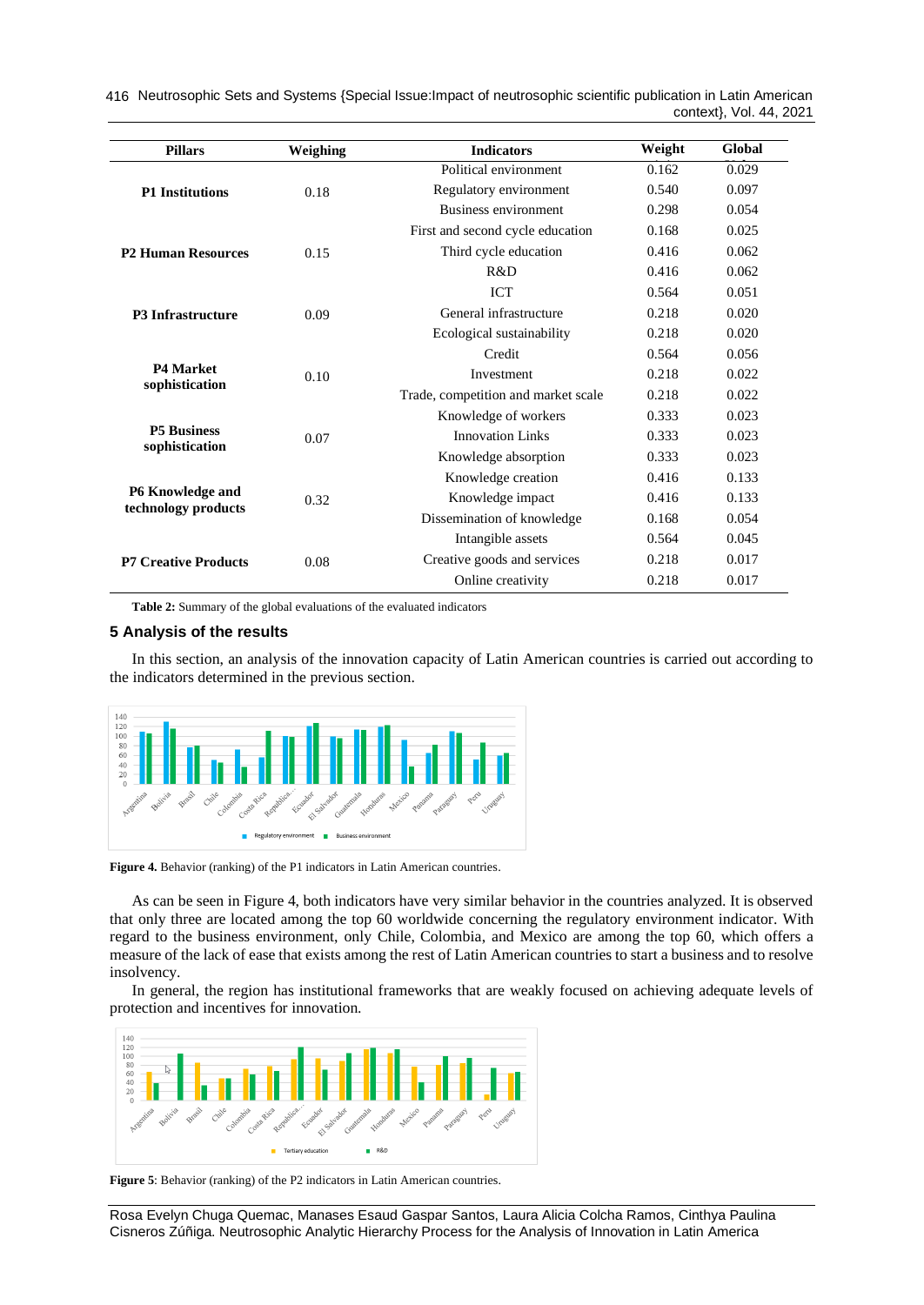Neutrosophic Sets and Systems {Special Issue:Impact of neutrosophic scientific publication in Latin American 417 context}, Vol. 44, 2021

Regarding coverage (tertiary enrollment) in sectors traditionally associated with innovation, only Chile and Peru are in favorable positions; the rest are between the average, except for Guatemala and Honduras, which are in positions above 100. It is noteworthy that even though few countries in the region are among the top 60 with respect to tertiary education, the quality of R&D activities in several countries (Argentina, Brazil, Chile, Colombia, Costa Rica, Ecuador, Mexico, Peru, and Uruguay) allow locations in the ranking below 80. Only the Dominican Republic, El Salvador, Guatemala, and Honduras are in positions above 100.



**Figure 6.** Behavior (ranking) of the ICT indicator in Latin American countries.

In general, access to ICTs, their use, the government's online service, and the online participation of citizens in the region are highly variable. Countries such as Brazil, Chile, Colombia, Mexico, and Uruguay have better results in this regard than other Latin American countries. On the other hand, it is generally observed in the region that it is relatively easy to obtain credits for innovations. The cases of Peru, Panama, and Colombia are noteworthy, which are among the top 40 in the world in terms of this indicator.



**Figure 7.** Behavior (ranking) of the Credit indicator in Latin American countries.



Figure 8. Behavior (ranking) of the P6 indicators in Latin American countries.

In the period analyzed, patent applications filed by residents both in the national patent office and internationally through the PCT, utility model applications filed by residents in the national office, scientific and technical articles published in peer-reviewed journals have made Brazil and Chile stand out from the rest by being located among the top 60 worldwide. However, in general, this indicator did not perform well in the region. The Knowledge impact made it possible to obtain slightly better results, but the impact of innovation activities at the micro and macroeconomic levels is still insufficient to position the countries of the region favorably.

In general, it can be verified that the region is characterized by scarce investments in R&D, an incipient use of IP systems is observed, and the disconnection between the public and private sectors in prioritizing R&D and innovation. The deficient and bureaucratic regulatory framework, the existence of poorly financed public administrations and without resources, the low levels of education and consequently the low number of scientific publications, the Latin American model of staying with small companies and the incipient culture to promote the use of trademarks do not favor innovation activity. Only a few countries in the region exceed the average: Brazil, for example, has an R&D intensity comparable to some European economies, such as Portugal and Spain. Chile, Uruguay, and Brazil, on the other hand, are high producers of scientific papers.

Finally, and according to what has been analyzed, it can be concluded that the innovation performance of the region can be divided into three groups: First, the regional leaders: Chile, which is the most innovative economy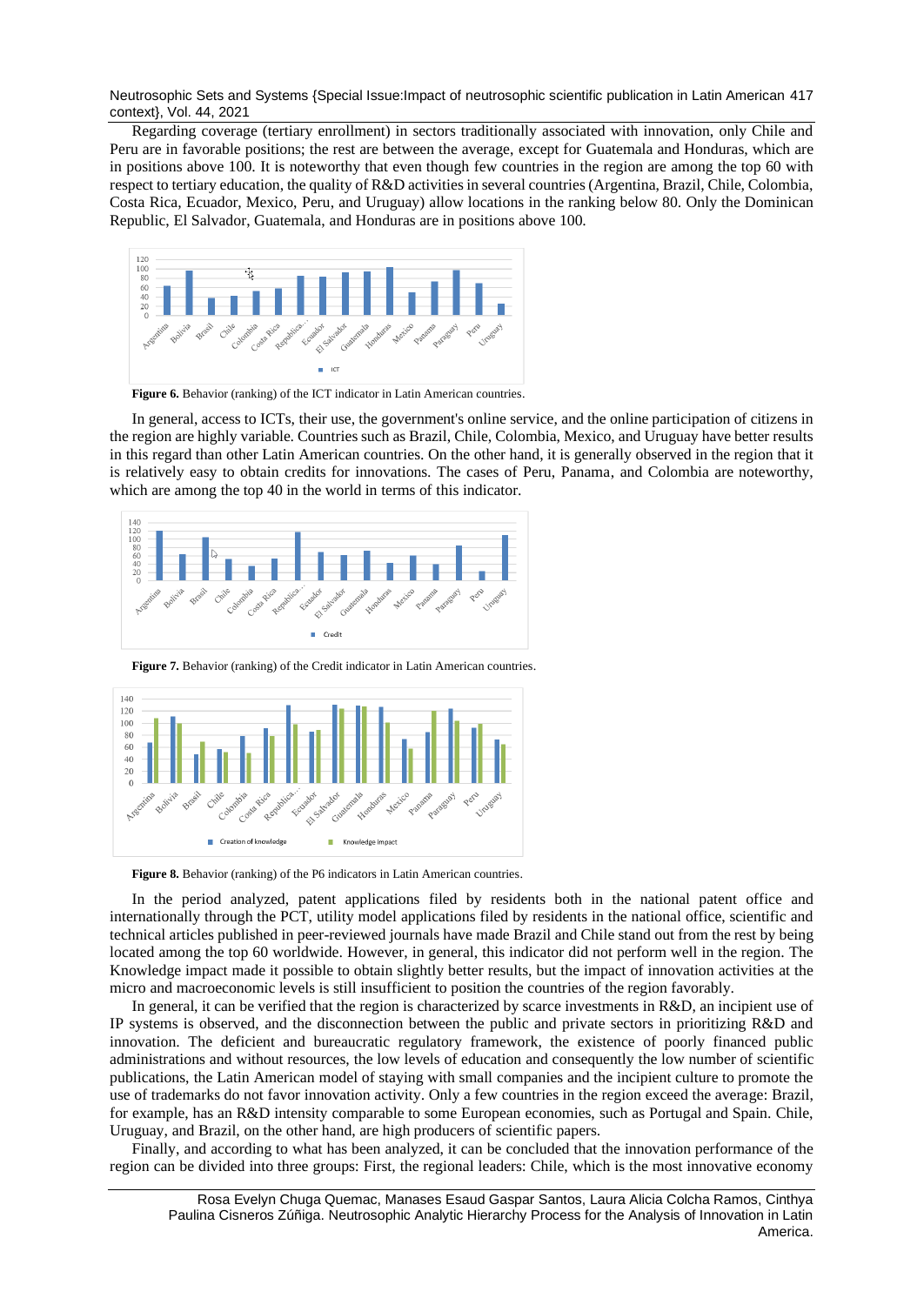418 Neutrosophic Sets and Systems {Special Issue:Impact of neutrosophic scientific publication in Latin American context}, Vol. 44, 2021

in the region, 54 of the world ranking, followed by Mexico (55) and Costa Rica (56). Second, an intermediate group of six economies, mostly from South America and upper-middle-income, except for Uruguay and Panama with high incomes: Brazil (62), Colombia (68), Uruguay (69), Panama (73), Peru (76), and Argentina (80). The third group is made up of 7 economies that are in the top 110.

## **Conclusions**

Carrying out this work allowed the development of an investigation on the differences in the capacity for technological innovation between Latin American countries. The results show the existence of 3 groups characterized by different levels of technological innovation. The differences shown between them were determined from 8 indicators obtained from the GII 2020:

- Regulatory environment,
- Business environment,
- Tertiary education,
- R&D,
- ICT,
- Credit,
- Creation of knowledge and Knowledge Impact.

The versatility of the neutrosophic AHP method can be verified as an effective tool in the discrimination of information to rank these indicators.

# **References**

- [1] A. Jiménez and C. Geldes, «The challenges of innovation in Latin America», *J. Technol. Manag. Innov.*, vol. 14, no 4, 2019.
- [2] J. Petraglia, «The importance of technological innovation in the logistics of ethanol exports», *Futur. Stud. Res. J.*, vol. 3, no 1, pp. 58–84, 2011.
- [3] M. Diaconu, "Technological innovation: concept, process, typology and implications in the economy.", *Theor. Appl. Econ.*, vol. XVIII, no 10, pp. 127-144., 2011.
- [4] E. Bravo, «Globalization, technological innovation and poverty. Approach to new conceptualizations in Latin America. »,*Space square open Venez. Sociol. 21 (3),*vol. 21, no 3, pp. 543–556, 2012.
- [5] G. Diessler, "Patents as a source of information for innovation in competitive environments.", *Inf. Cult. and Soc.*, vol. 22, no 22, pp. 43–77., 2010.
- [6] C. Juma, "Global governance of technology: meeting the needs of developing countries", *Int. J. Technol. Manag.*, no 22, pp. 629-655, 2001.
- [7] G. Tuzelman, "Time-Saving Technical Change: The Cotton Industry in the English Industrial Revolution", *Explor. Econ. Hist.*, no 32, pp. 1-25, 1995.
- [8] WIPO, (Cornell SC Johnson College of Business), and INSEAD, «Global Innovation Index 2020. Main conclusions », p. 16, 2020, [Online]. Available at: https://www.wipo.int/global\_innovation\_index/es/2020/.
- [9] F. Castellaci and D. Archibugi, "Th technology clubs: Th distribution of knowledge across nations", *Res. Policy*, no 37, pp. 1659-1673, 2008.
- [10] (INSEAD), *Global Innovation Index 2011 Accelerating Growth and Development*. 2011.
- [11] WIPO, INSEAD, and Cornell SC Johnson College of Business, *Global innovation index 2020: who will finance innovations*, no 1 (33). 2021.
- [12] P. Biswas, S. Pramanik, and BC Giri, "Distance Measure Based with Interval Trapezoidal Neutrosophic Numbers." *Neutrosophic Sets Syst.*, vol. 19 SRC-, pp. 40-46, 2018.
- [13] C. Abramo and J. Ye, «Tubet Design of a methodology for evaluating the sustainability of the National Electric Mix, based on the Hierarchical Analytical Process (AHP). Trapezoidal neutrosophic set and its application to multiple attribute decision-making. ", Neural Comput. Appl., Vol. 26, no 5 SRC-BaiduScholar FG-0, pp. 1157- 1166, 2015.
- [14] S. Biswas, L. Grigg, L. Eastaugh, R. Gurvitch, and W. Wilson, "Percutaneous repair of severe coarctation of the aorta." *EuroIntervention*, vol. 12, no 12, p. 1550, [Online]. Available http://www.ncbi.nlm.nih.gov/sites/entrez?Db=pubmed&DbFrom=pubmed&Cmd=Link&LinkName=pubmed\_pu bmed&LinkReadableName=Related Articles & IdsFromResult = 27998848 & ordinalpos = 3 & itoolmed.EnterzSmedubPEm2.PrezRzPrezRedMed\_EntreSystem\_PrezSubPrezSystem.
- [15] I. Del, "Operators on Single Valued Trapezoidal Neutrosophic Numbers and SVTN-Group Decision Making.", *Neutrosophic Sets Syst.*, vol. 22 SRC-, pp. 131-150, 2018.
- [16] SI Abdel-Aal, MMA Abd-Ellatif, and MM Hassan, "Two Ranking Methods of Single Valued Triangular Neutrosophic Numbers to Rank and Evaluate Information Systems Quality.", *Neutrosophic Sets Syst.*, vol. 19 SRC- , pp. 132-141, 2018.
- [17] M. Abdel-Basset, M. Mohamed, AN Hussien, and AK Sangaiah, "A novel group decision-making model based on triangular neutrosophic numbers.", *Soft Comput.*, vol. 22, no 20 SRC-BaiduScholar FG-0, pp. 6629-6643, 2018.